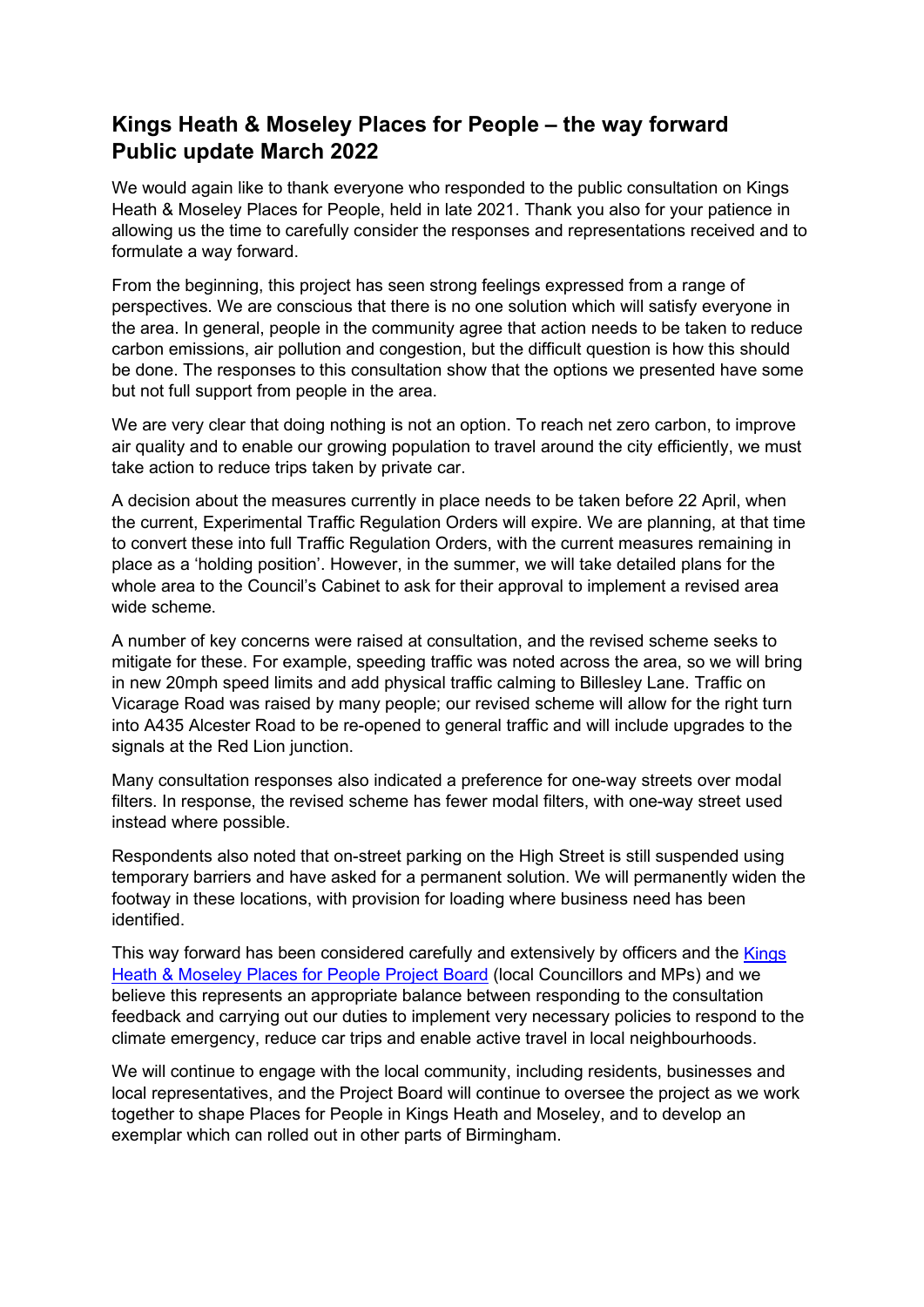# **Background**

Places for People in Kings Heath & Moseley aims to reduce traffic in residential neighbourhoods so that it is safer for people to walk and cycle, and nicer to be outside for children to play and neighbours to chat.

In many parts of Birmingham, residents find their streets are busy with traffic, particularly when people are taking shortcuts to avoid main roads. When traffic is reduced the neighbourhood becomes quieter, the air is cleaner, and streets feel safer.

Doing this helps to make active travel, walking and cycling, the first choice for short trips like the school run or visiting local shops. Streets are safer, more pleasant and no longer dominated by cars.

Schemes like this are crucial if we are going to meet our ambitious target for the city to become carbon neutral by 2030, but change often leads to disruption and it's important that we listen to your feedback as we work with you and the local community to get this right. Through the Places for People scheme, Kings Heath and Moseley has the opportunity to be at the forefront of substantial change in the way we all make our journeys.

### **Consultation results**

We received 4,386 responses to the recent consultation, of which 44 came from organisations and businesses, and 4,342 from individuals.

Of these, 34% of responses expressed positive sentiment about the project, and 56% expressed negative sentiment:

*How do you feel about Kings Heath & Moseley being part of the Places for People project?*



There was no overall preference shown for any of the options presented, with similar numbers of responses preferring each option on both the east and the west of Kings Heath High Street. Conversely, a high number of responses indicated that they preferred neither option: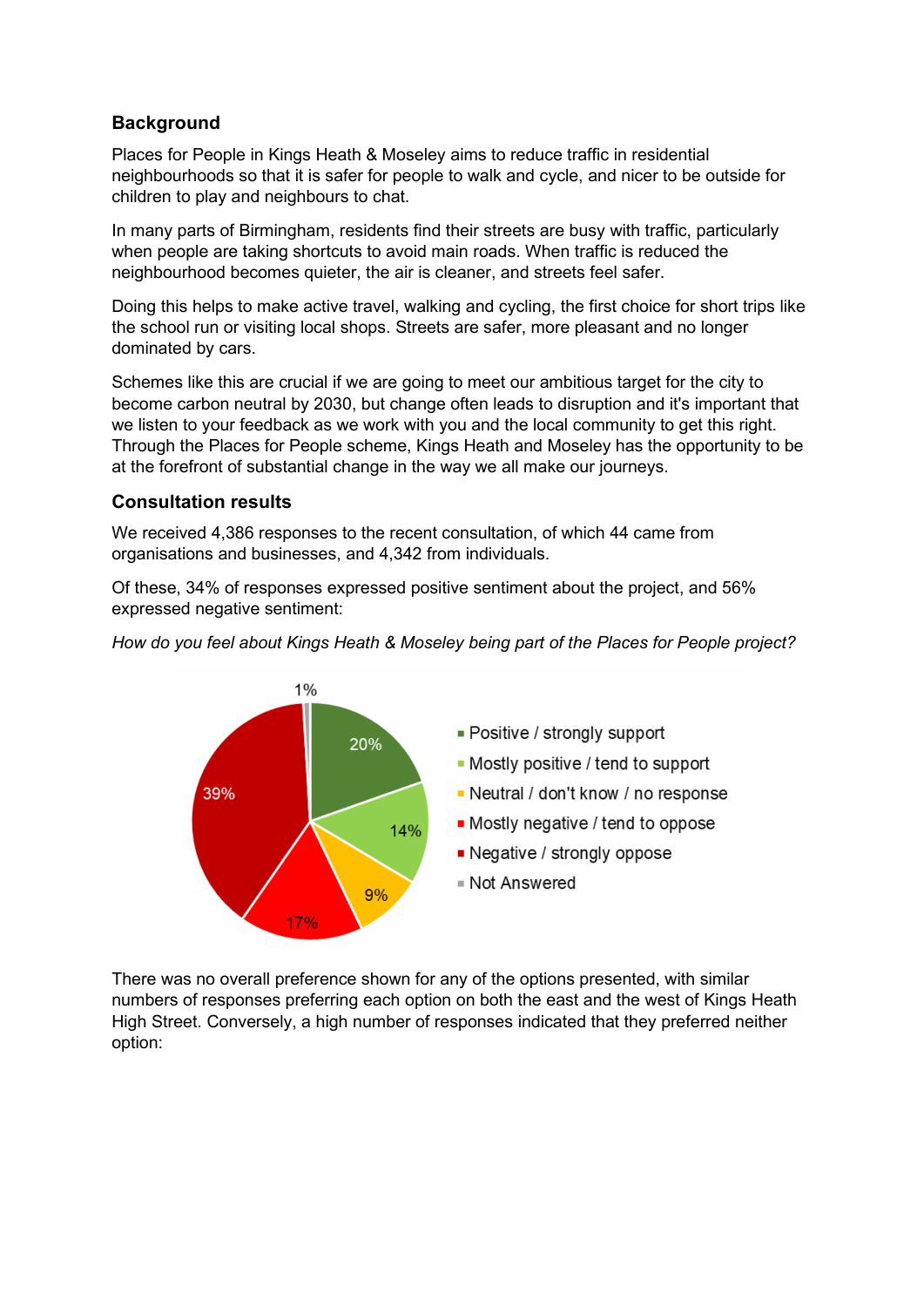*Which option do you think best helps reduce traffic and support walking and cycling?*

West of High Street

| Option A       | 12% |
|----------------|-----|
| Option B       | 12% |
| Don't know     | 13% |
| <b>Neither</b> | 60% |
| No response    | 2%  |

East of High Street

| Option C       | 13% |
|----------------|-----|
| Option D       | 13% |
| Don't know     | 9%  |
| <b>Neither</b> | 62% |
| No response    | 3%  |

The full consultation report is available at [www.birmingham.gov.uk/placesforpeople.](http://www.birmingham.gov.uk/placesforpeople)

### **Revised scheme plans**

With high numbers of consultation responses indicating that neither option presented was preferable, we have worked up a revised scheme plan, responding to specific concerns raised and introducing mitigations for these.

We remain clear that doing nothing is not an option. To reach net zero carbon, to improve air quality and to enable our growing population to travel around the city efficiently, we must take action to reduce trips taken by private car.

The revised scheme is a holistic solution for the area, with the measures designed to work together to deliver the principles of the scheme; traffic is not able to cut through side streets, leaving them with much less traffic and a much better environment for walking and cycling.

The table below highlights key issues raised during the consultation, and how we are planning to respond to these. This is followed by a map of the revised scheme plan.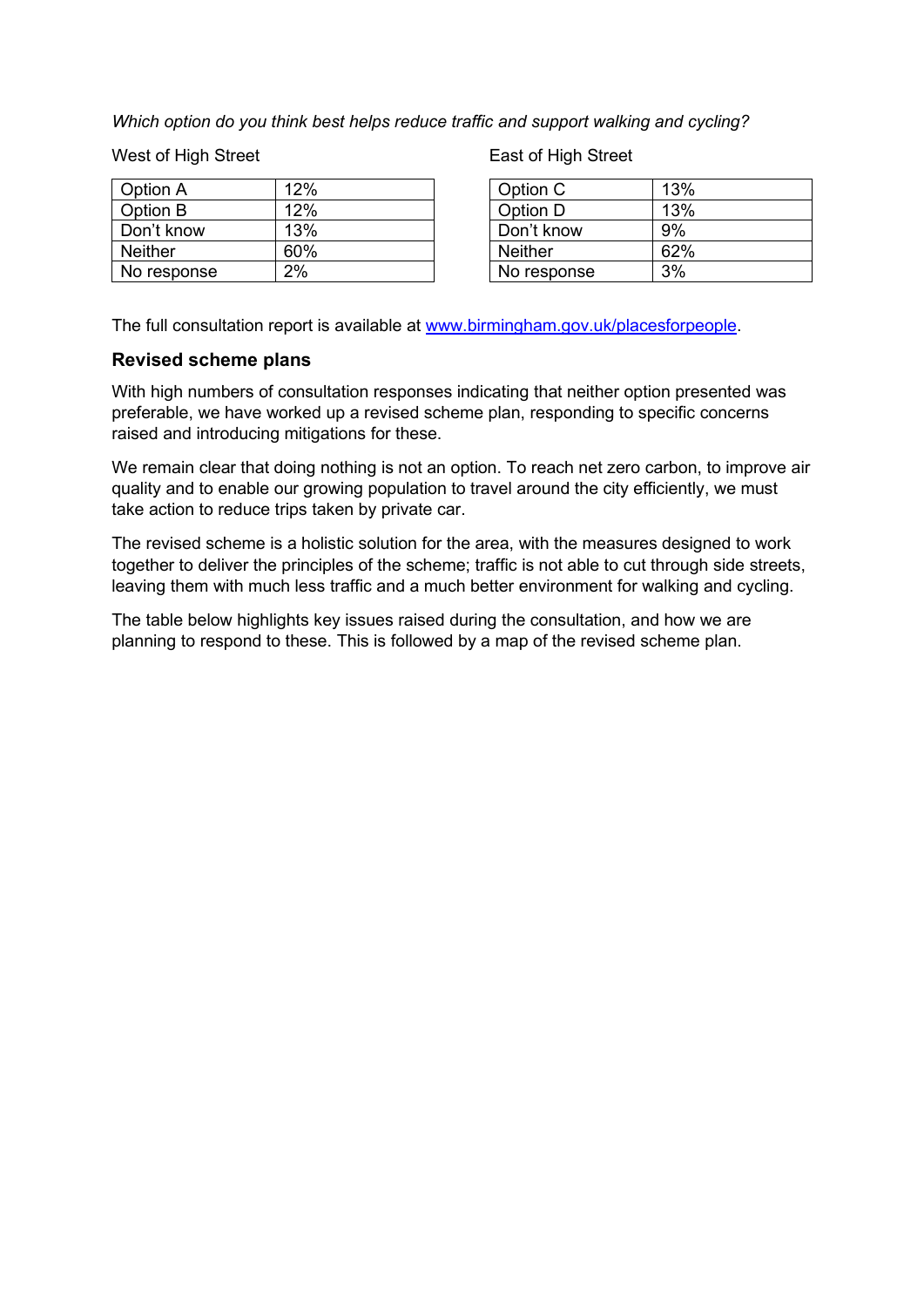While there was no clear overall preferred option between those presented, a number of key themes did come through from the comments particularly in respect of Options C & D to the east of the High Street.

| <b>Topic</b>                                     | You said                                                                                                                                                                                                                                                            | We did / will do                                                                                                                                                                                                                                                                                                                                                                                                                                                                                                     |
|--------------------------------------------------|---------------------------------------------------------------------------------------------------------------------------------------------------------------------------------------------------------------------------------------------------------------------|----------------------------------------------------------------------------------------------------------------------------------------------------------------------------------------------------------------------------------------------------------------------------------------------------------------------------------------------------------------------------------------------------------------------------------------------------------------------------------------------------------------------|
| Modal filters vs<br>one-way streets              | Respondents felt that Options C&D were too restrictive<br>in that too many roads within the identified cells were<br>closed to through traffic by the modal filters. There was<br>a preference expressed for one-way street to be used<br>instead of modal filters. | The revised design includes only those modal filters that are<br>necessary to remove through traffic from each area. In the<br>are just to the east of the High Street, one-way streets are<br>used instead of modal filters to prevent vehicles bypassing<br>cutting through. One-way streets are also introduced on Barn<br>Lane, Coldbath Road and part of Brook Lane.                                                                                                                                            |
| Single point of<br>access                        | Concerns were raised about too much traffic being<br>funnelled down a single point of access to each area,<br>and the issues that would be caused should an incident<br>occur on that access point.                                                                 | The revised design includes multiple points of access to the<br>larger cells.                                                                                                                                                                                                                                                                                                                                                                                                                                        |
| <b>Greenend Road</b><br>and Elmfield<br>Crescent | <b>Residents of Greenend Road and Elmfield Crescent</b><br>expressed a preference for their vehicular access to be<br>via School Road and Wake Green Road.                                                                                                          | In the revised design, the modal filter on School Road will be<br>moved further south and a modal filter will be added on<br>Greenhill Road to prevent through traffic from switching to<br>Greenhill Road instead.<br>This will mean that access to Greenend Road, Elmfield<br>Crescent, Ashdown Close and parts of Greenhill Road and<br>School Road will be accessed from Wake Green Road.                                                                                                                        |
| <b>Coldbath Road</b>                             | Residents considered that Coldbath Road was<br>unsuitable as a boundary road, being relatively narrow<br>for a B road.                                                                                                                                              | The revised design makes Coldbath Road one-way from<br>Swan Corner to Yardley Wood Road.                                                                                                                                                                                                                                                                                                                                                                                                                             |
| St Agnes Road                                    | Residents of St Agnes Road requested traffic calming<br>to discourage drivers from cutting through the area to<br>avoid the junction of Yardley Wood Road and Wake<br>Green Road.                                                                                   | The revised design includes a one-way gyratory system on<br>Dyott Road/Colmore Crescent/St Agnes Road to help<br>discourage through traffic.<br>We will also review the operation of the traffic lights at the<br>Yardley Wood Road/Wake Green Road junction to ensure<br>they are operating in the most efficient way, prior to<br>implementing the measures. We will monitor traffic levels on<br>St Agnes Road before and after implementing the measures<br>and carry out further remedial actions if necessary. |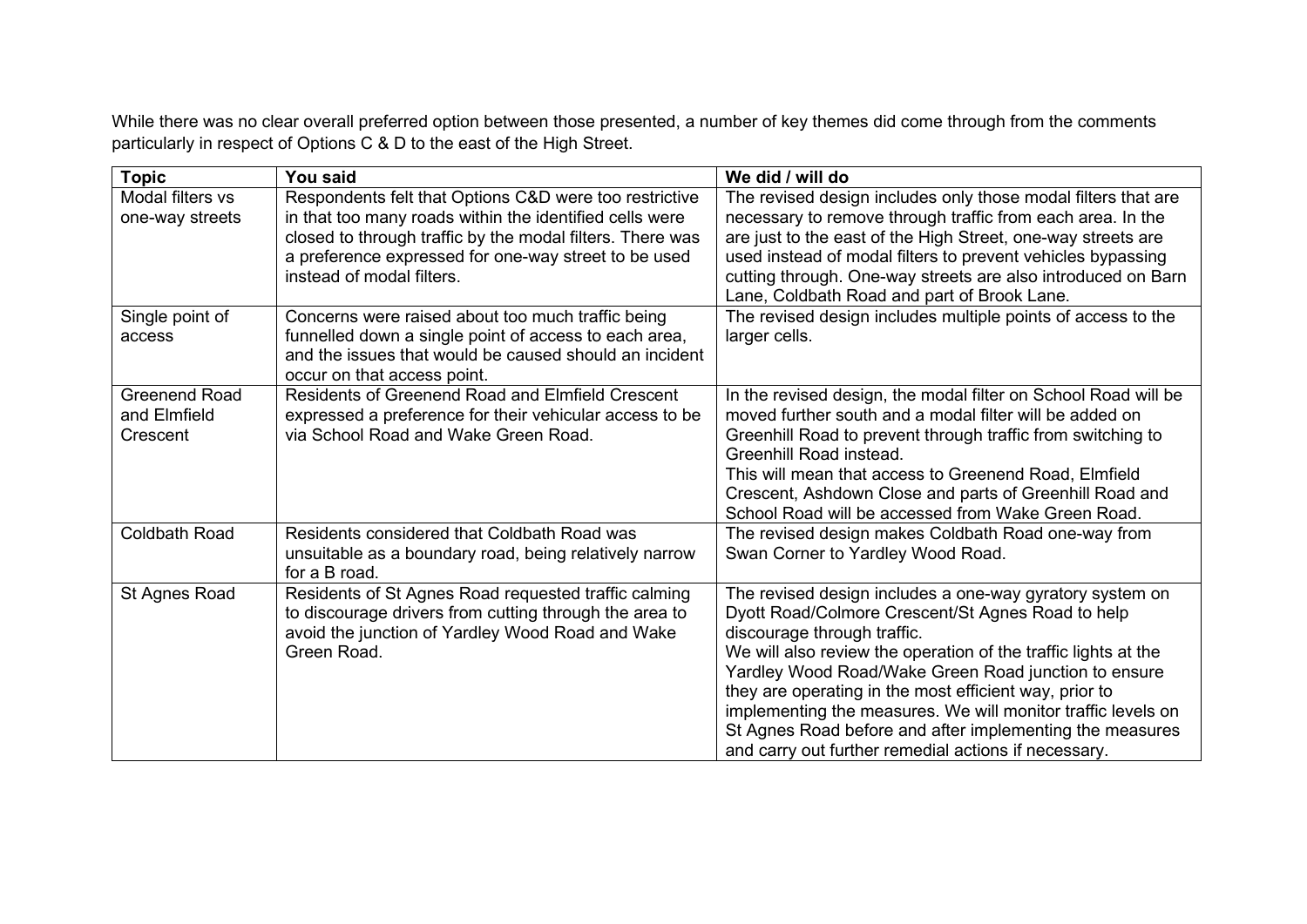| <b>Topic</b>  | You said                                                                                                                                                                                                                                                      | We did / will do                                                                                                                                                                                                                                                                                       |
|---------------|---------------------------------------------------------------------------------------------------------------------------------------------------------------------------------------------------------------------------------------------------------------|--------------------------------------------------------------------------------------------------------------------------------------------------------------------------------------------------------------------------------------------------------------------------------------------------------|
| Vicarage Road | Concern was raised about traffic queuing on Vicarage<br>Road at busier times, and several respondents asked<br>about the possibility of reopening the right turn from<br>Vicarage Road to A435 Alcester Road, which is<br>currently restricted to buses only. | We will re-open this turning movement for all vehicles. This<br>can only take place with the implementation of phase two of<br>Places for People as it requires the introduction of a bus gate<br>on Addison Road to manage traffic flow.                                                              |
| Traffic speed | Speeding traffic is a concern in the area.                                                                                                                                                                                                                    | We will look at extend existing 20mph limits, making all roads<br>in the scheme area, including boundary roads.<br>In addition, we will review traffic flows and speeds along<br>Featherstone Road, Livingstone Road and Tenbury Road to<br>see if they should also be subject to a 20mph speed limit. |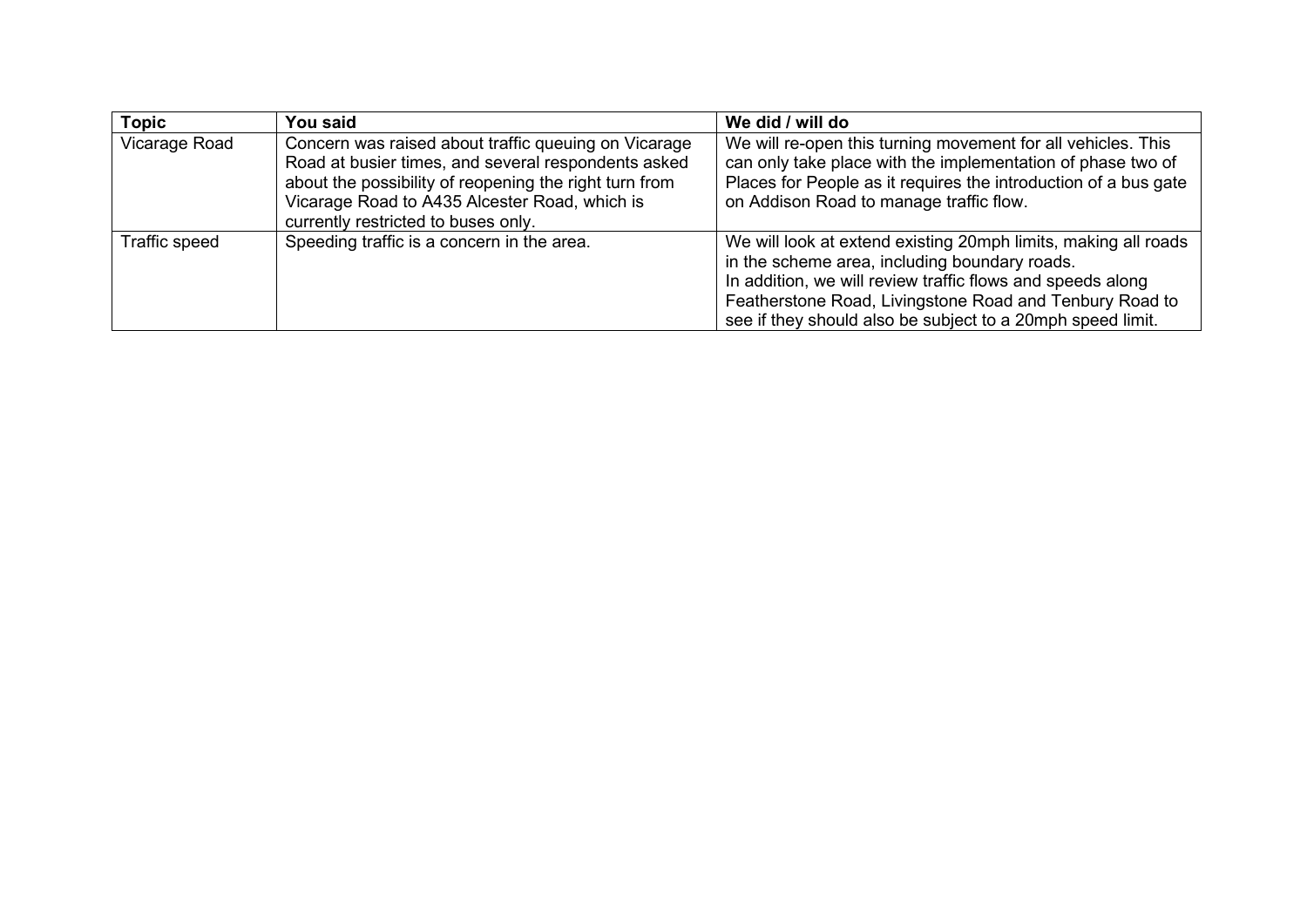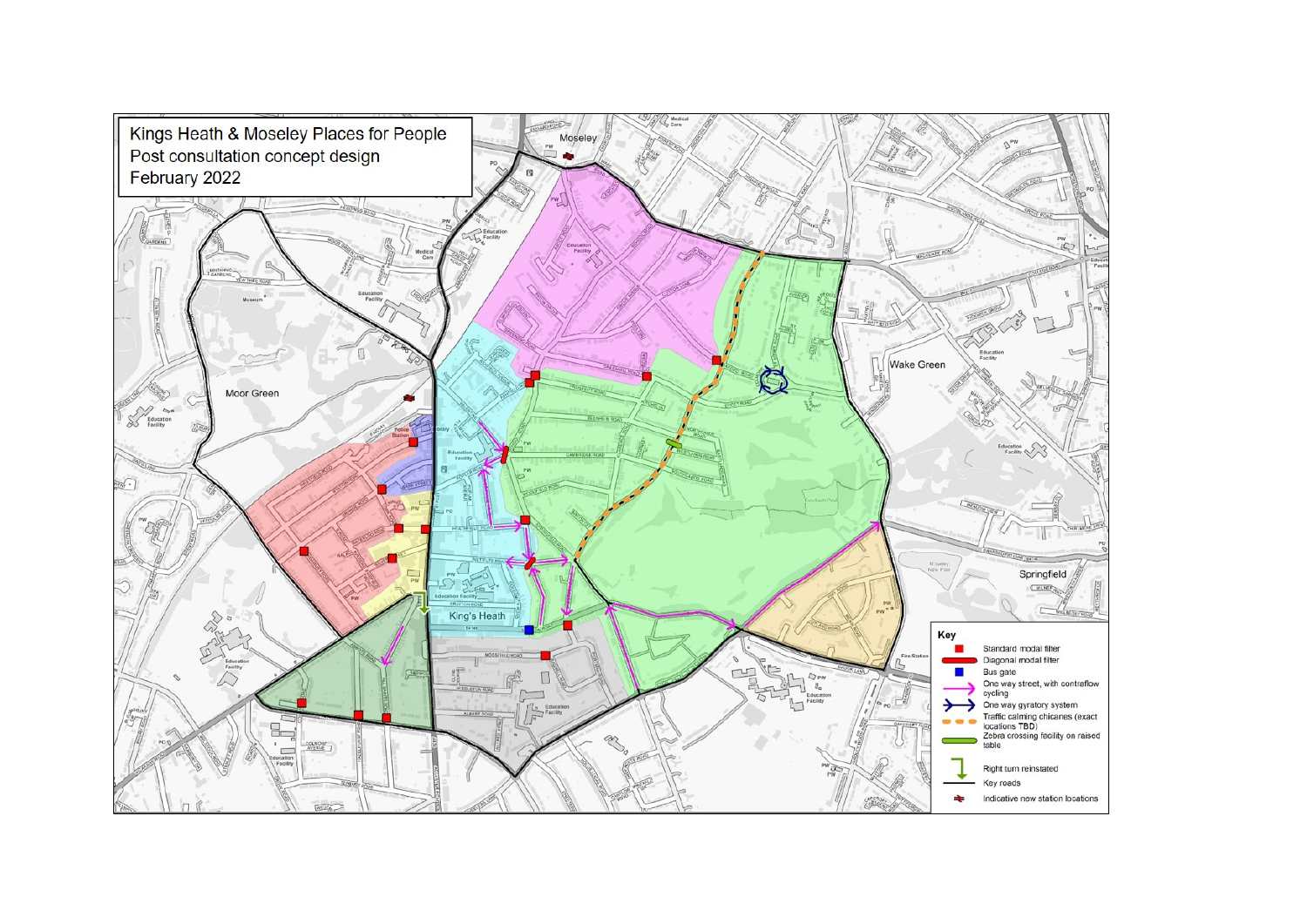## **Supporting measures**

In addition to the Places for People scheme, we plan to progress a number of other supporting measures in the area. We will monitor the impact of these schemes as part of the overall monitoring of the Places for People in Kings Heath & Moseley and continue to consider whether further measures are needed and possible.

#### **Car Free School Streets**

Many consultation responses referred to congestion, pollution and road safety concerns caused by children being driven to school in private cars. On 11 January, Birmingham City Council approved a motion to expand our work with schools and work even harder to reduce the impact of the 'school run'.

Two roads, outside Colmore and St Dunstan's Schools will be closed to motor vehicles (except resident permit holders) at the beginning and end of each school day.

We are already working with both these schools and expect the schemes to go live after the Easter holidays. These schemes will initially be delivered using Experimental Traffic Regulation Orders (ETRO) for a period of 18 months. Following this period there will be further consultation with the school, residents and parents/carers about potentially making the school street permanent.

More information on Car Free School Streets can be found at [www.birmingham.gov.uk/carfreeschoolstreets.](http://www.birmingham.gov.uk/carfreeschoolstreets)

We will also aim to further enhance our work with other schools in the area, and ask all parents to support this by enabling their children to travel to school by walking, scooting, cycling or public transport.

#### **High Street improvements**

Several consultation responses noted that the extra footway space created by suspending on-street parking on the High Street has been left for too long with temporary barriers and signs, and that this does not create an attractive area for shoppers.

We will permanently remove the former areas of on-street parking and widen the footway area. Businesses' loading needs have been assessed, with help from the Kings Heath Business Improvement District, and suitable accommodation will be made.

For the majority of visitors choosing to drive to Kings Heath, the off-street car parks provide suitable parking facilities. We have conducted an audit of on-street parking for Blue Badge holders (dedicated spaces and other locations where Blue Badge holders may park safely for a limited time) and investigate whether any improvements to these facilities can be made.

We expect the High Street improvements to be made in Spring/Summer 2022.

### **Billesley Lane traffic calming**

Residents local to Billesley Lane were very clear that speeding remains an issue here and that they would like to see action taken to address this.

We will design and implement a Local Safety Scheme on Billesley Lane, introducing traffic calming measures. We expect this to be delivered in Spring/Summer 2022.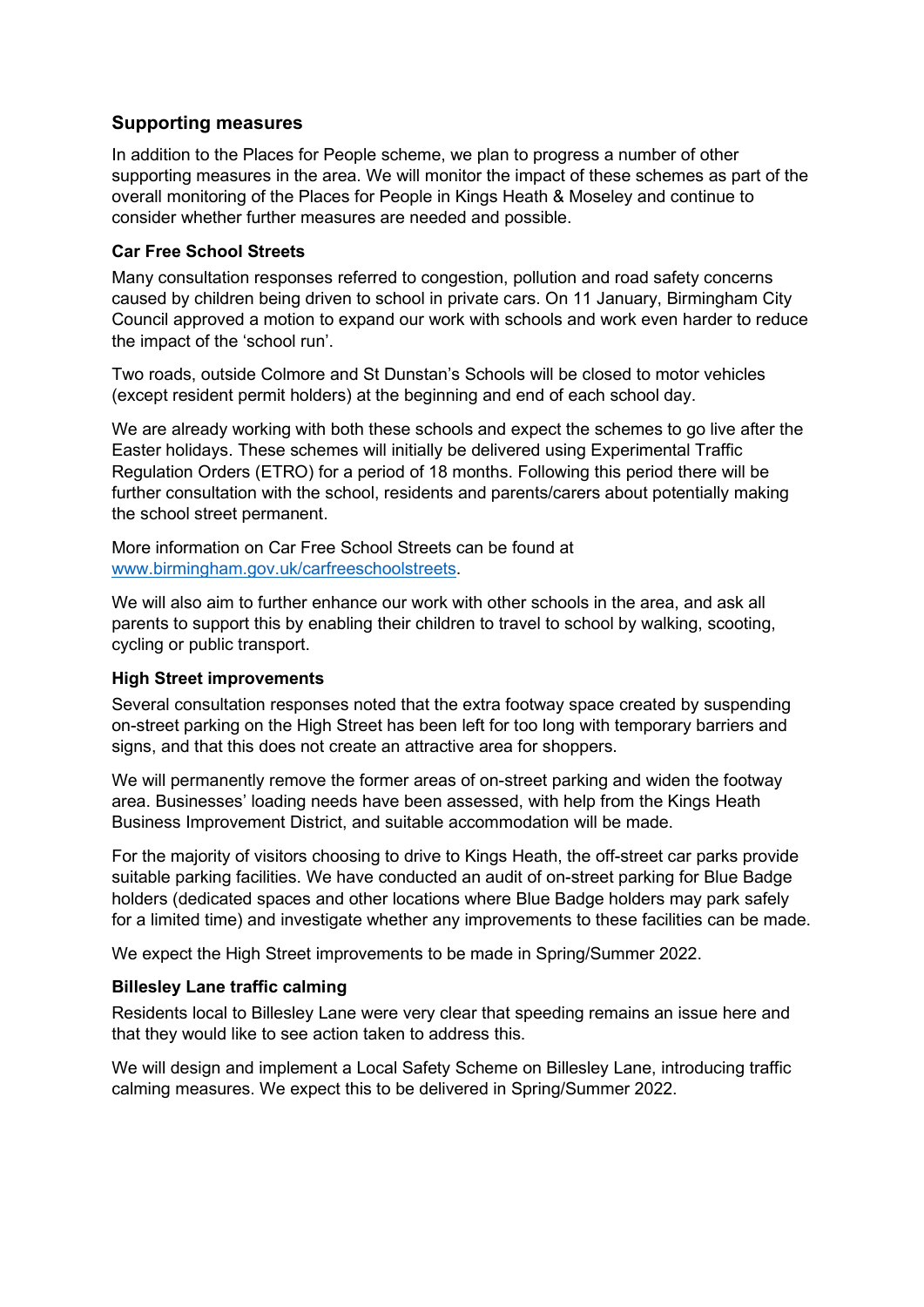#### **Traffic signal upgrade**

We will seek to upgrade traffic signal software at the Red Lion junction and the Queensbridge Road/Alcester Road junction to improve traffic flows and reduce queuing where possible.

#### **Wider improvements**

All of these supporting measures fit with the other active travel measures we are looking to implement in the area, including along the Alcester Road in Moseley and linking into the proposed Cannon Hill Park to Moseley cycle route. On a slightly longer timescale there are also the public transport improvement schemes being delivered by Transport for the West Midlands – the Cross City bus service improvements and the reopening of the three rail stations along the Camp Hill line.

### **Governance and finance**

### **Birmingham City Council process**

The Kings Heath and Moseley Places for People Project Board has been working with officers on the development of the revised plans and the content of this update.

Within Birmingham City Council's governance arrangements, the measures outlined in this update can be approved by the Cabinet Member for Transport and Environment or, in some cases, by senior officers. However, it has previously been agreed that the final decision on phase two of Places for People in Moseley & Kings Heath would be taken by the Council's Cabinet Committee.

The Cabinet Member for Transport & Environment can now formally endorse or approve (depending on the measure) the measures in this update, but with the decision on the phase two Places for People measures being a 'holding' decision only until it can be brought before Cabinet for a decision in Summer 2022.

Should Cabinet decide not to approve the implementation of the phase two measures, the phase one measures would be removed. The supporting measures would remain regardless of the Cabinet decision.

### **Traffic Regulation Orders (TROs)**

Traffic Regulation Orders (TROs) are the legal paperwork required to make changes on the road. The phase one measures are currently implemented using Experimental Traffic Regulation Orders (ETROs), which expire on 22 April 2022. Subject to consideration of objections received and due process to deal with these, we will move to seal these as a permanent TROs as the ETROs expire.

The phase two measures will be implemented using a new ETRO, starting in Autumn 2022 and lasting for up to 18 months, with comments and objections invited in the first six months of operation.

Some of the supporting measures also require TROs, and due process will be followed for these.

### **Finance**

The Active Travel Funding being used for the Places for People project originally had a deadline to spend the money by March 2022. We have negotiated an extension to this to allow for the additional time required to review the feedback from the consultation and to develop what we consider the right scheme for the area.